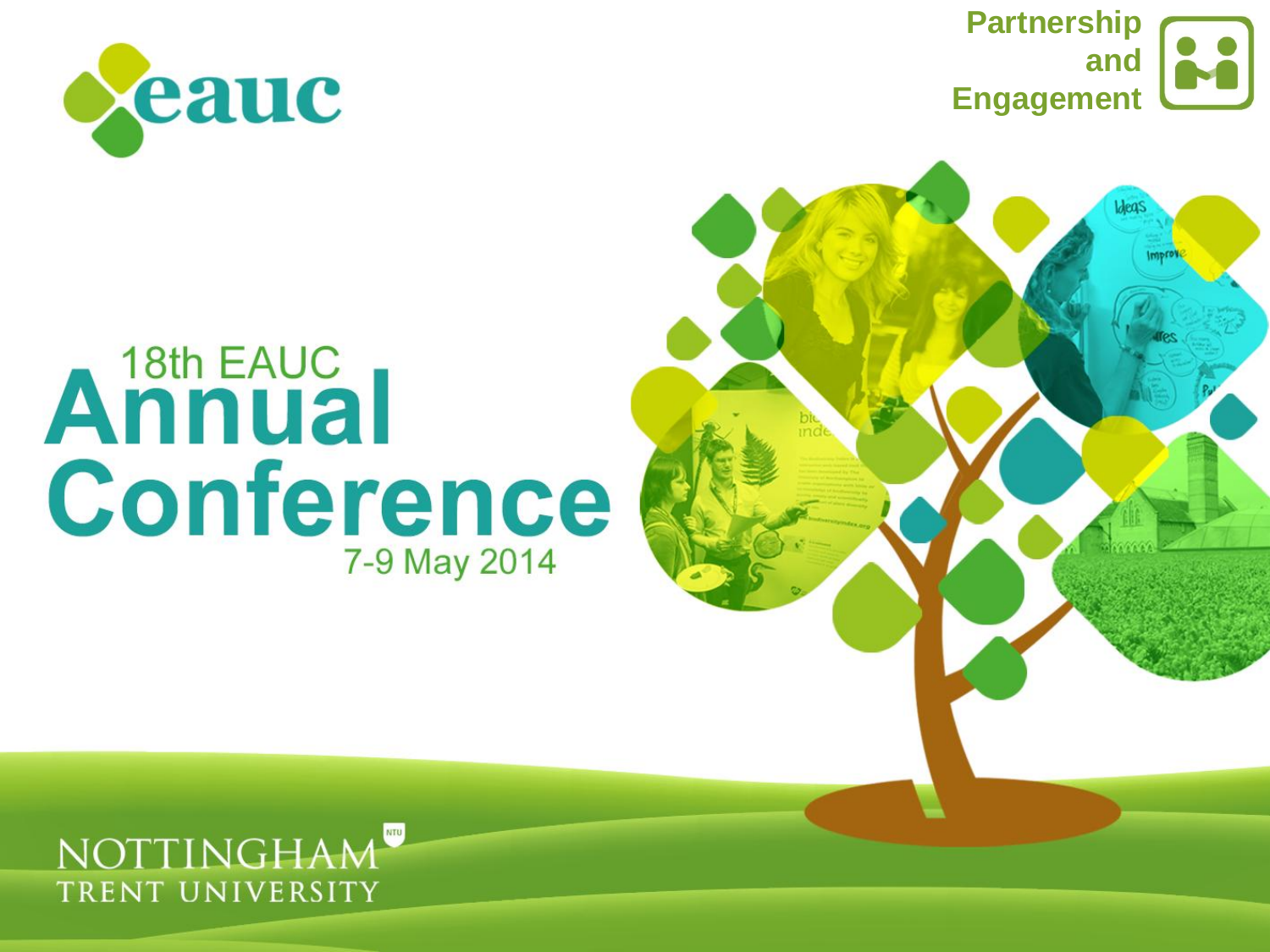



## **Engaging students through Wisdom Councils**

**Andrea Gewessler & Kirsti Norris**

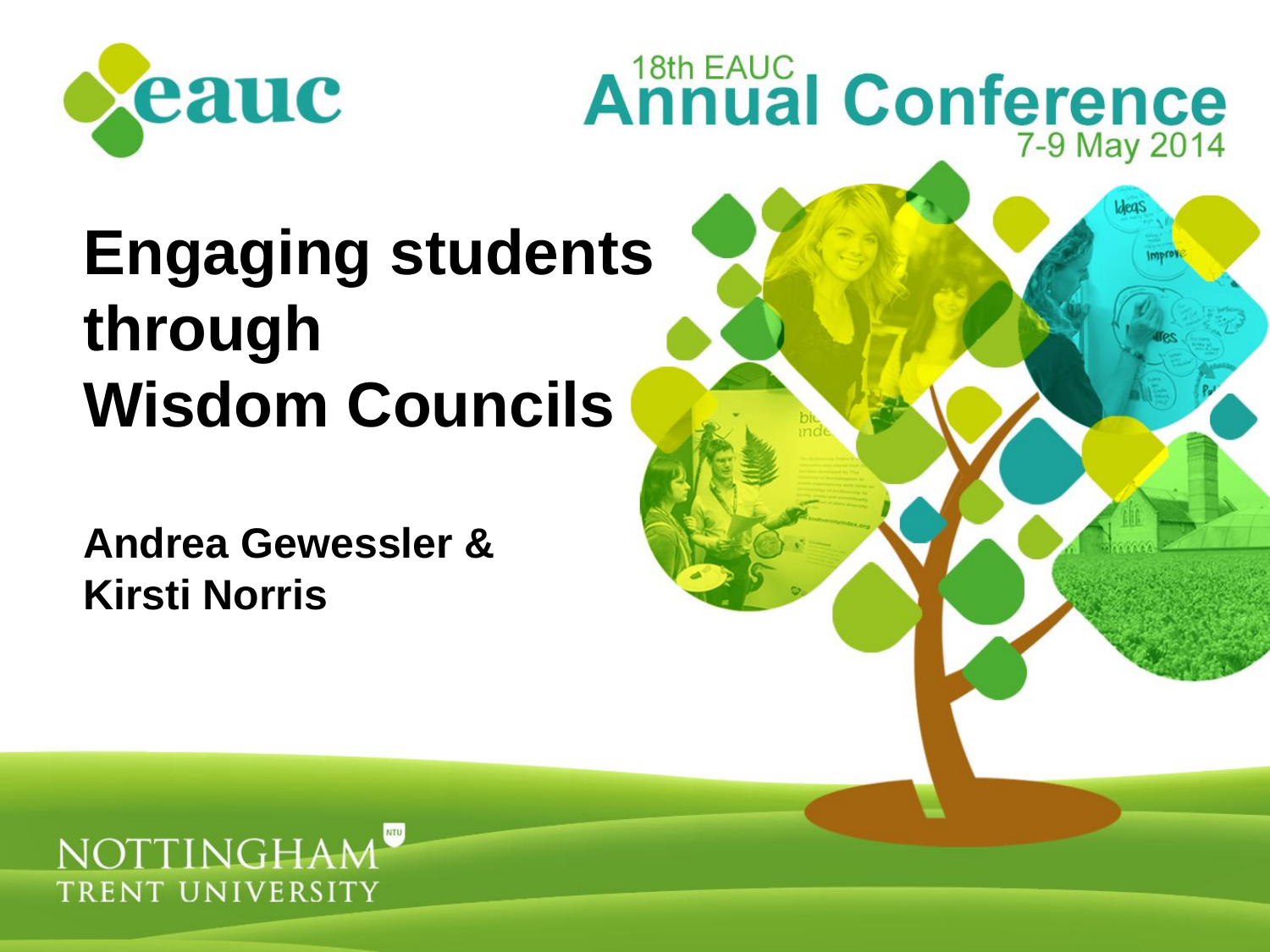



### **Dynamic Facilitation & Wisdom Council – practical uses**



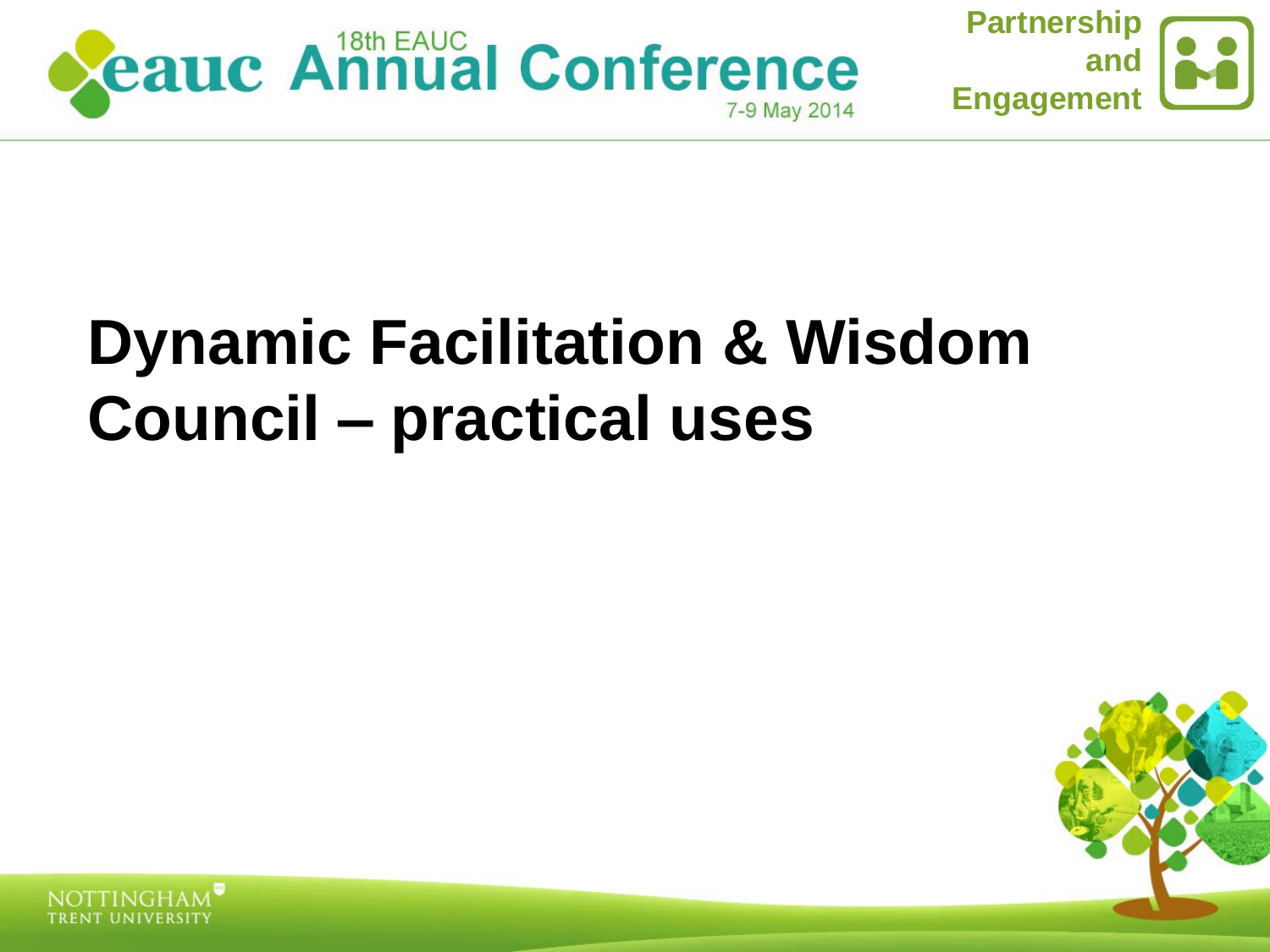



#### **1** • One approach to fact finding & problem solving as part of LSIS research.

- How to embed sustainability into teaching, learning & the curriculum?
- DF and focus groups similarities & differences

## **2**

• Problem solving and forward planning – How to take the learning from this workshop forward to create a culture of sustainability



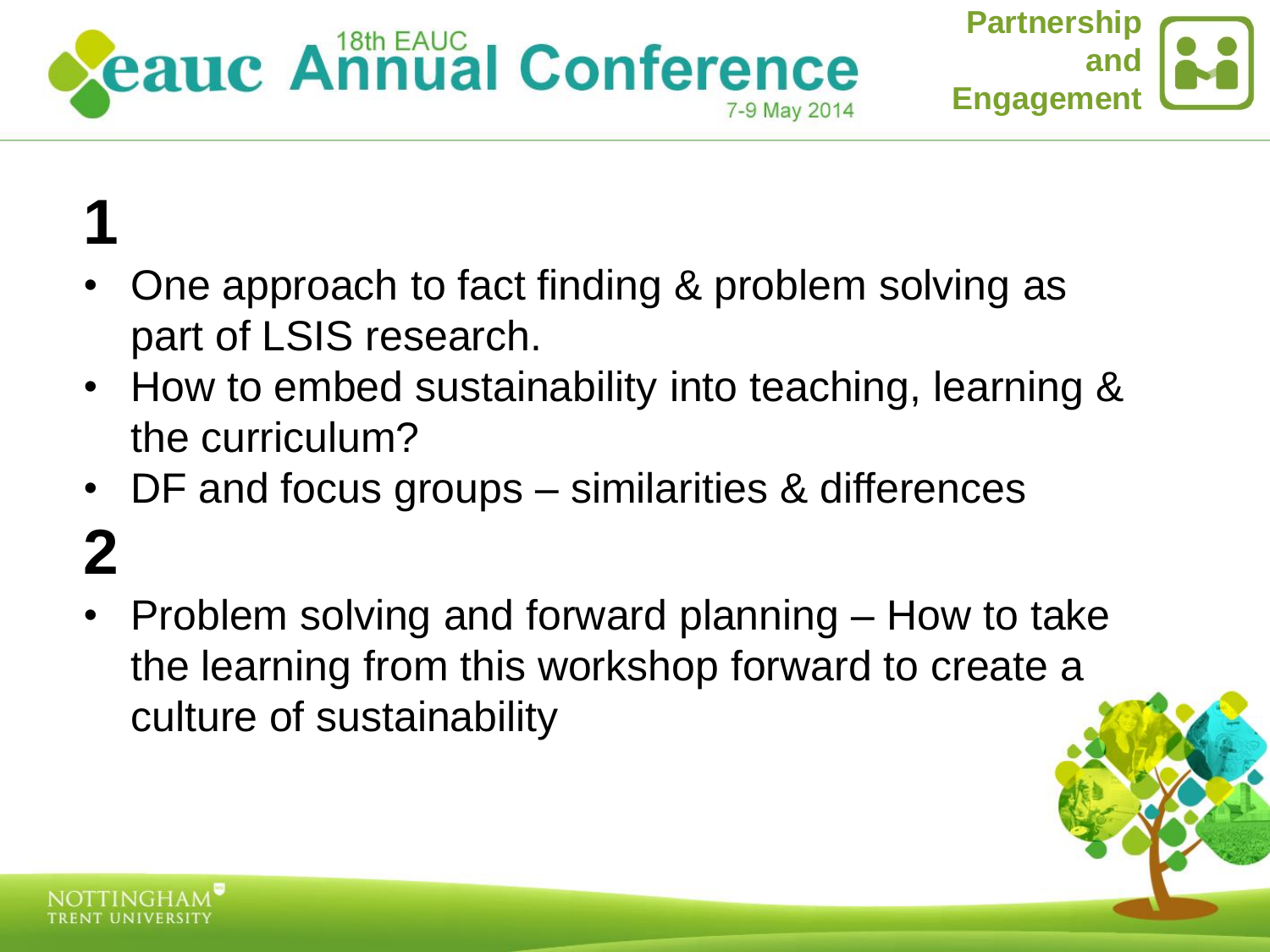



#### **3**

- Children's charity How to make "name of one of their programmes" sustainable
- Shift happened to How to make the values and outcomes of the programme sustainable

#### **4**

- Network of wellbeing How to maximise wellbeing in Totnes?
- New understanding of complexity
- Development of deeper empathy for different views.

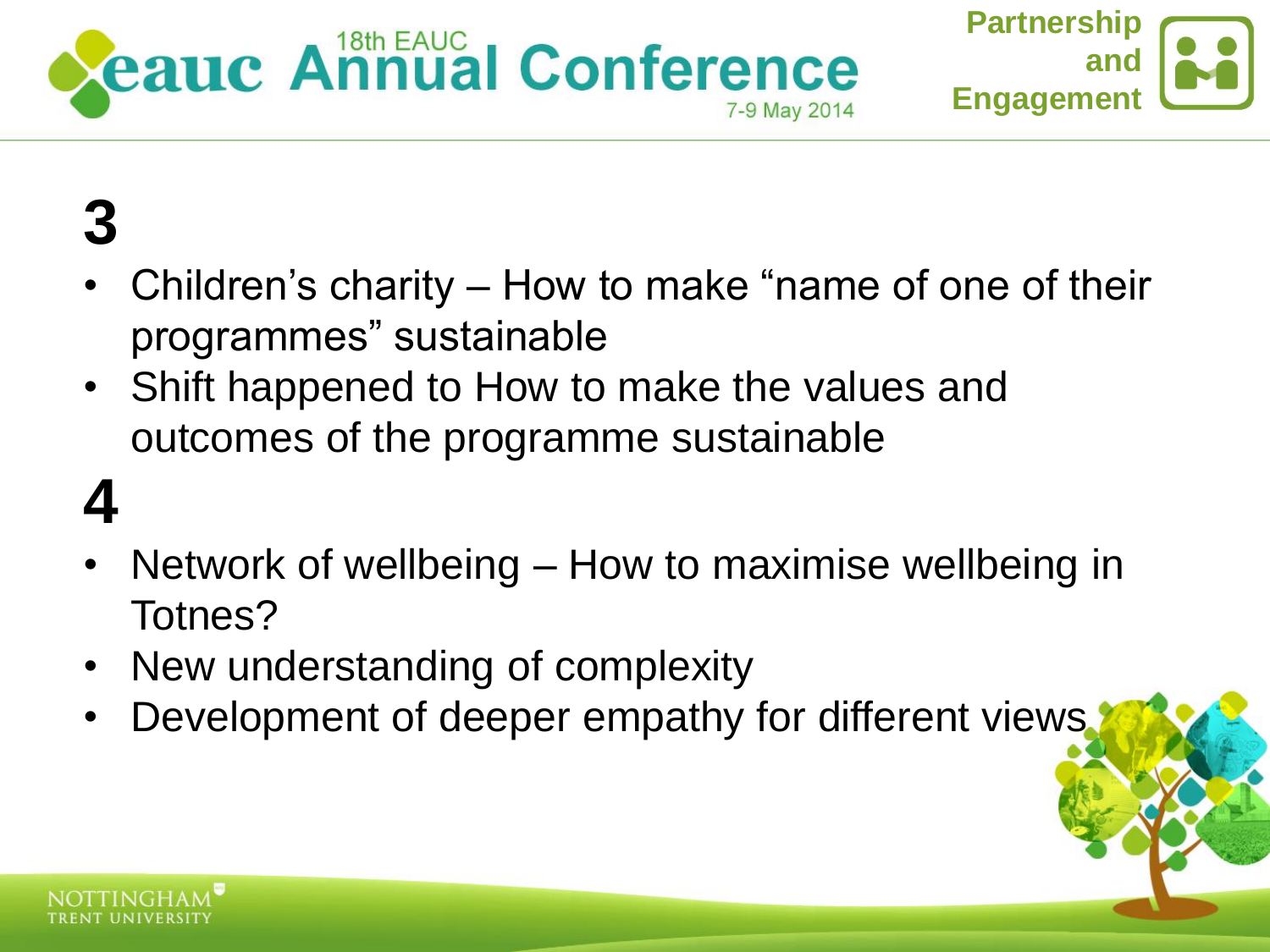







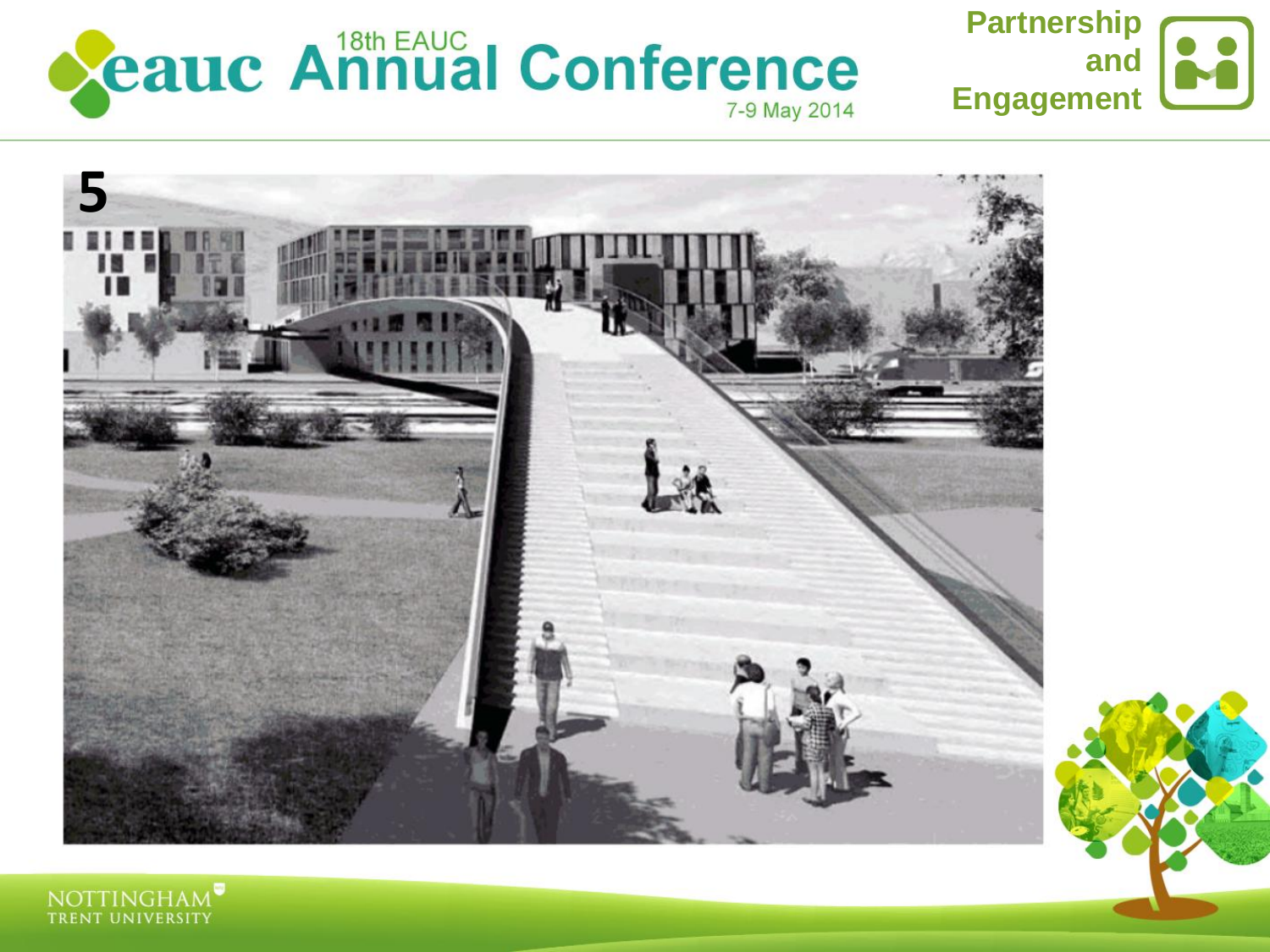

**NOTTINGH** 





Degree you are affected/care about the issue

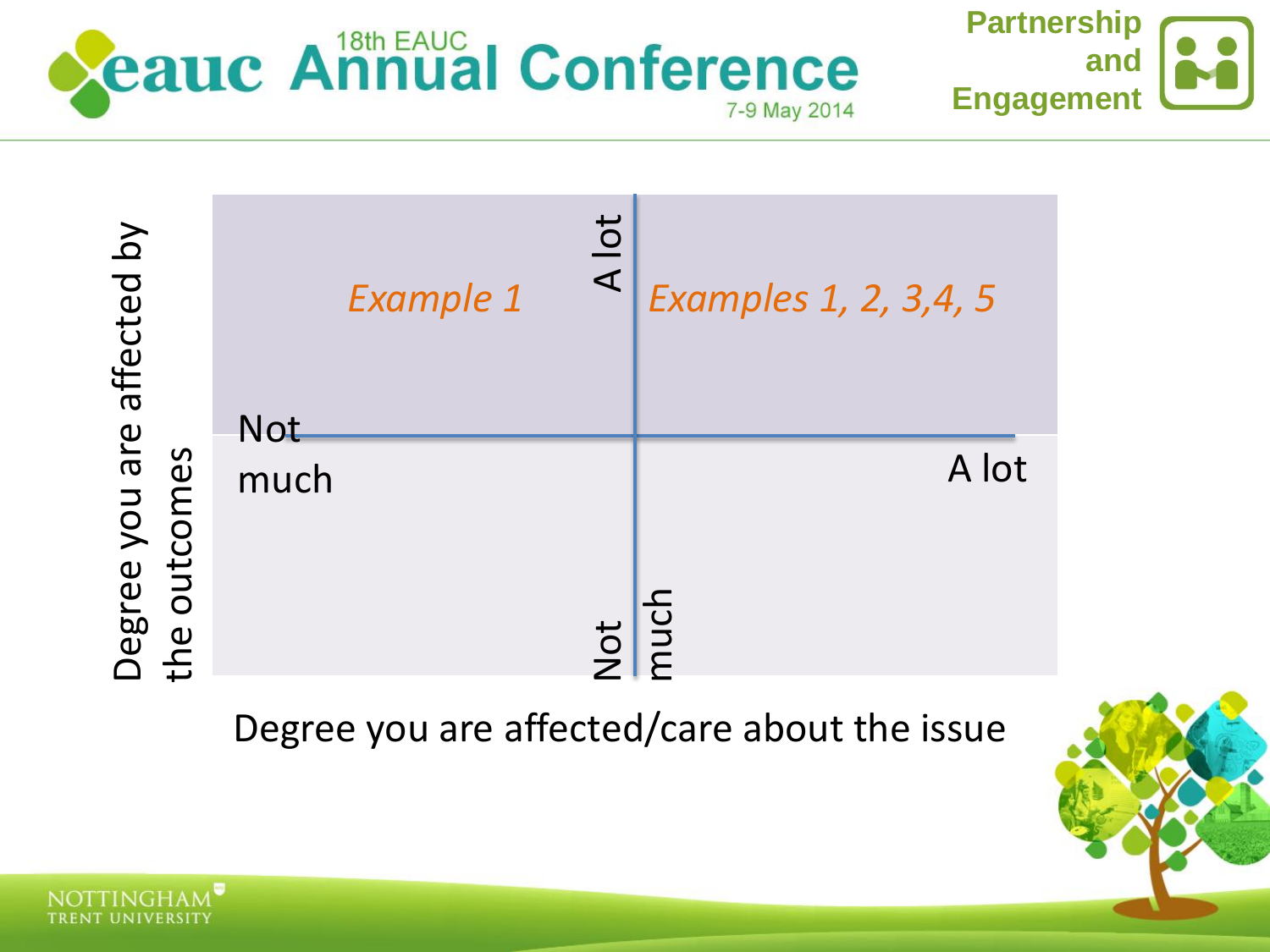



## **What differentiates it from other approaches?**

#### **DF & Wisdom Councils**

- •Respect for all views
- •Deep listening
- •Openness to complexity
- •Engagement, empathy & empowerment **Wisdom Council**
- Random selection
- Regular process

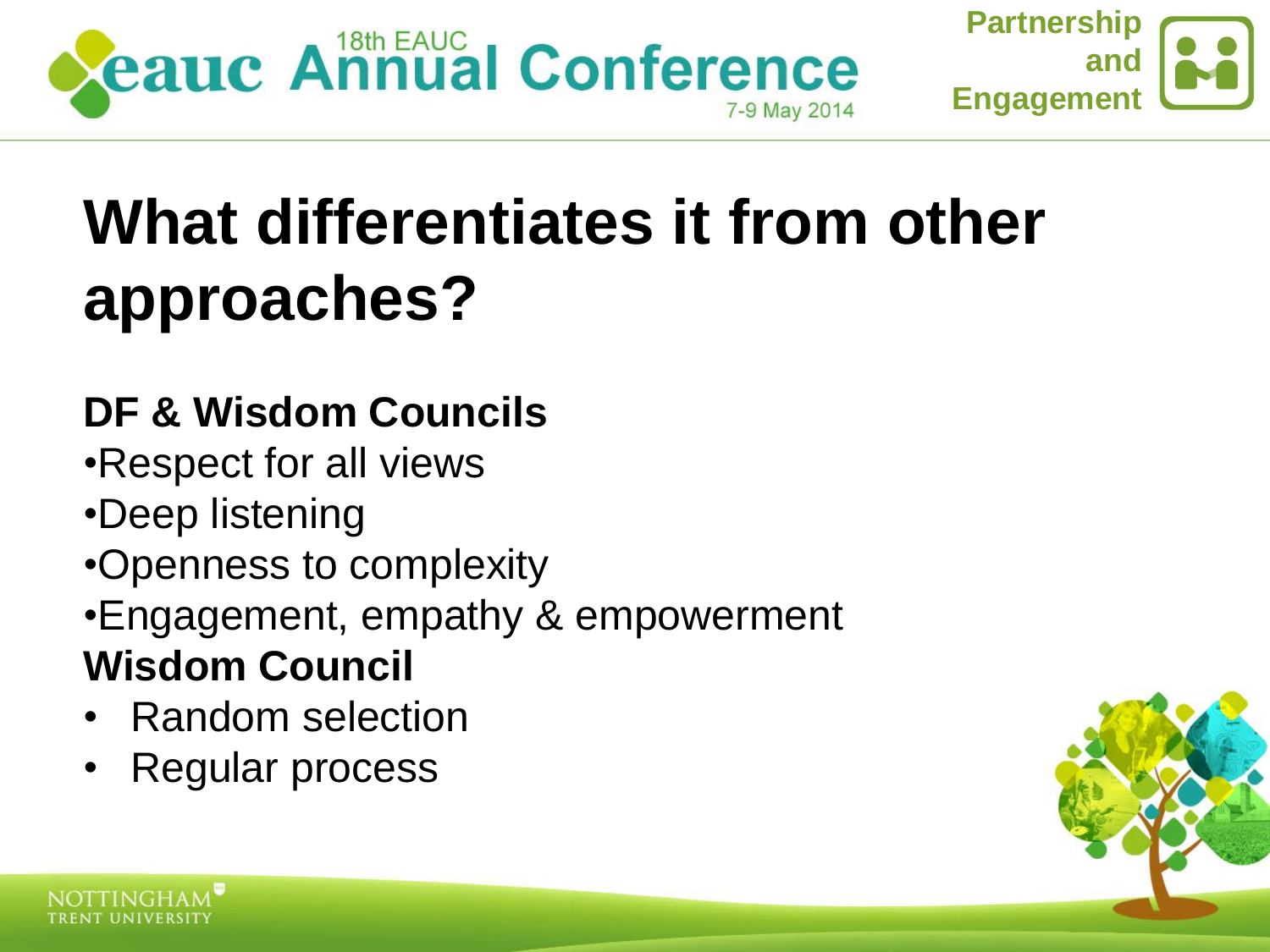



#### LET'S GIVE IT





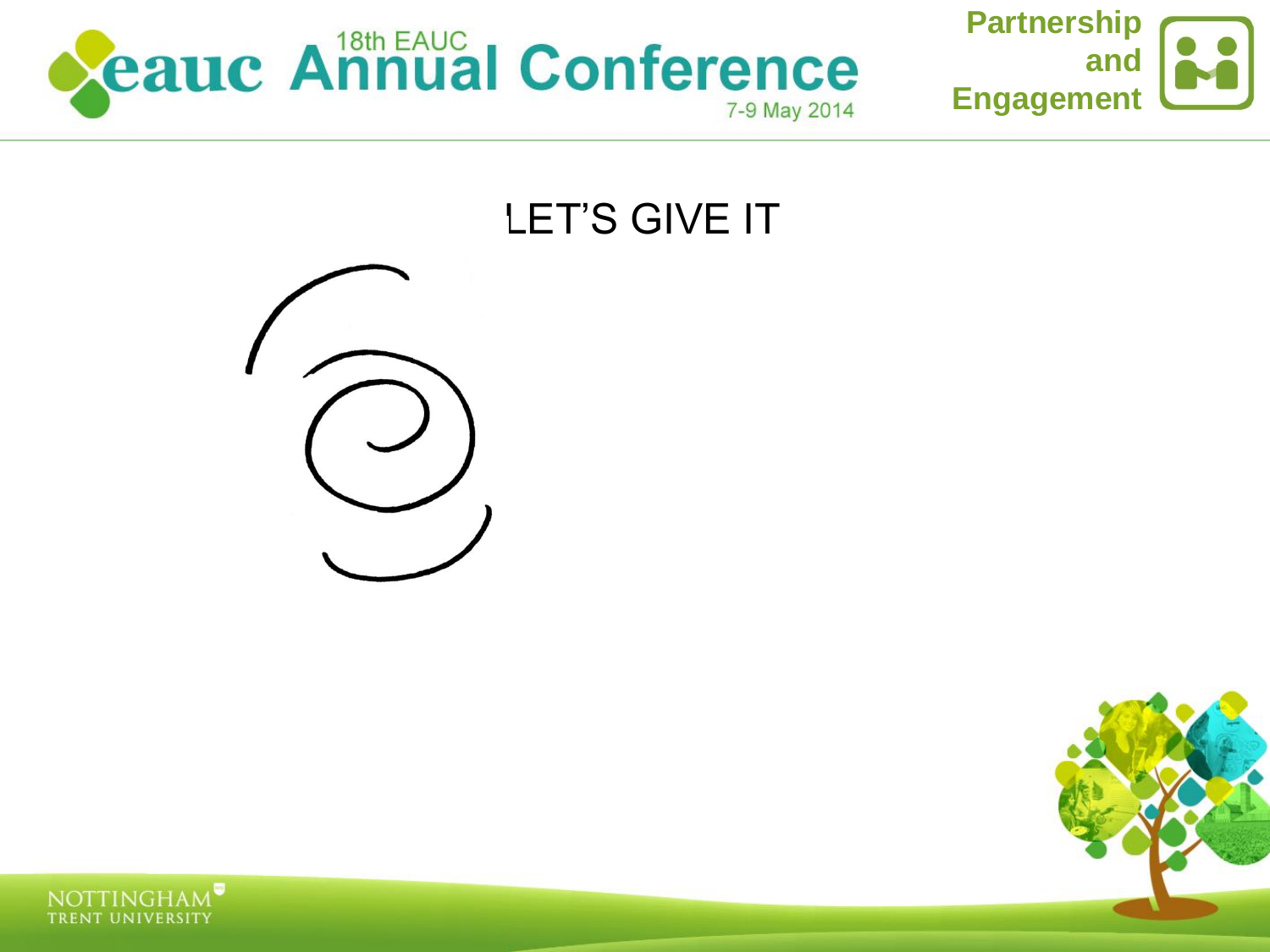



Single DF session

Multiple DF sessions

One-off Wisdom Council

Regular Wisdom Councils

Outcomes go to a small group

Outcomes are presented to a wider opportunities group –for wider conversations

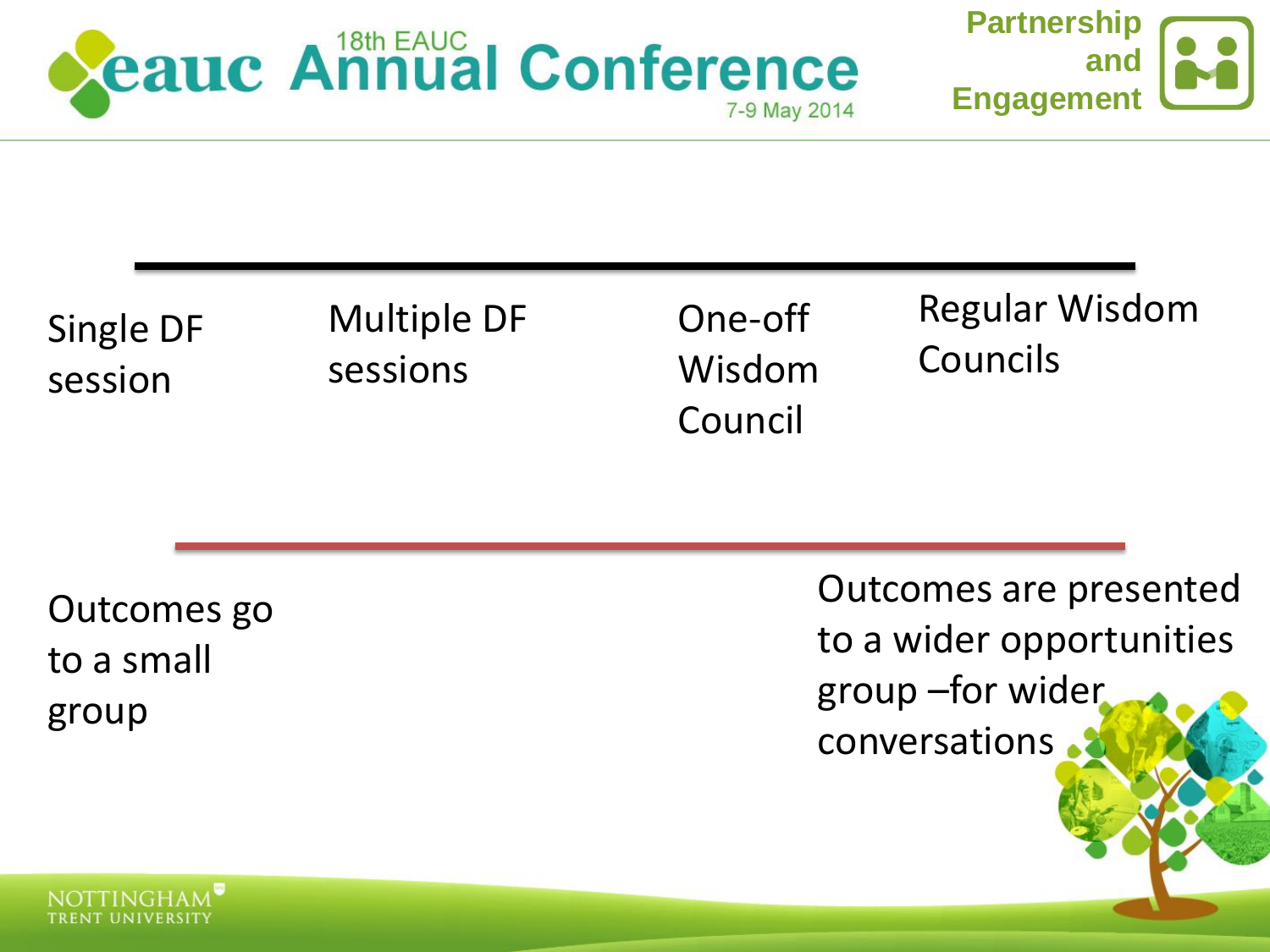



### **What difficult or complex issues in your organisations might these processes lend themselves to?**



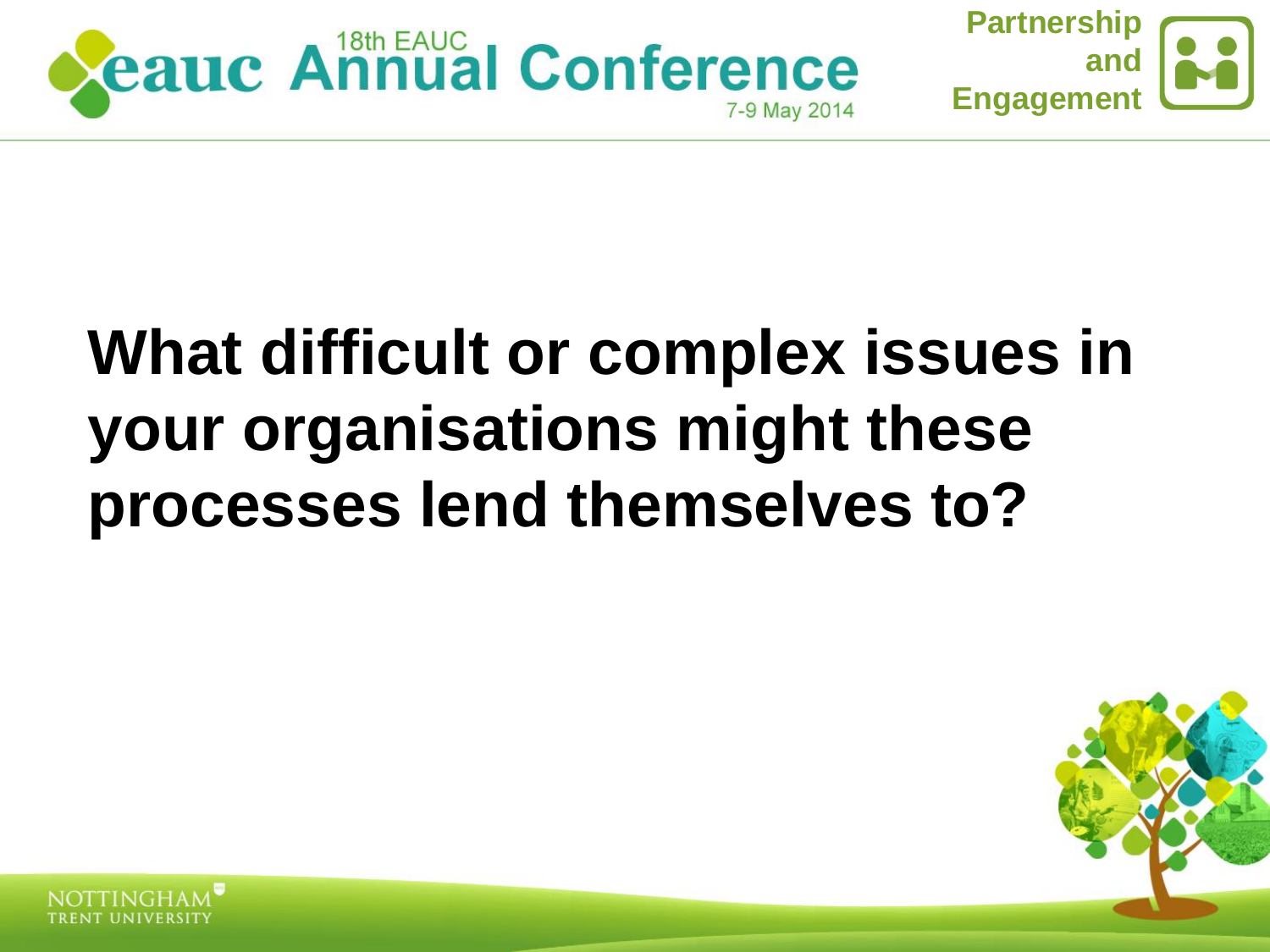



#### 'Aha' moments